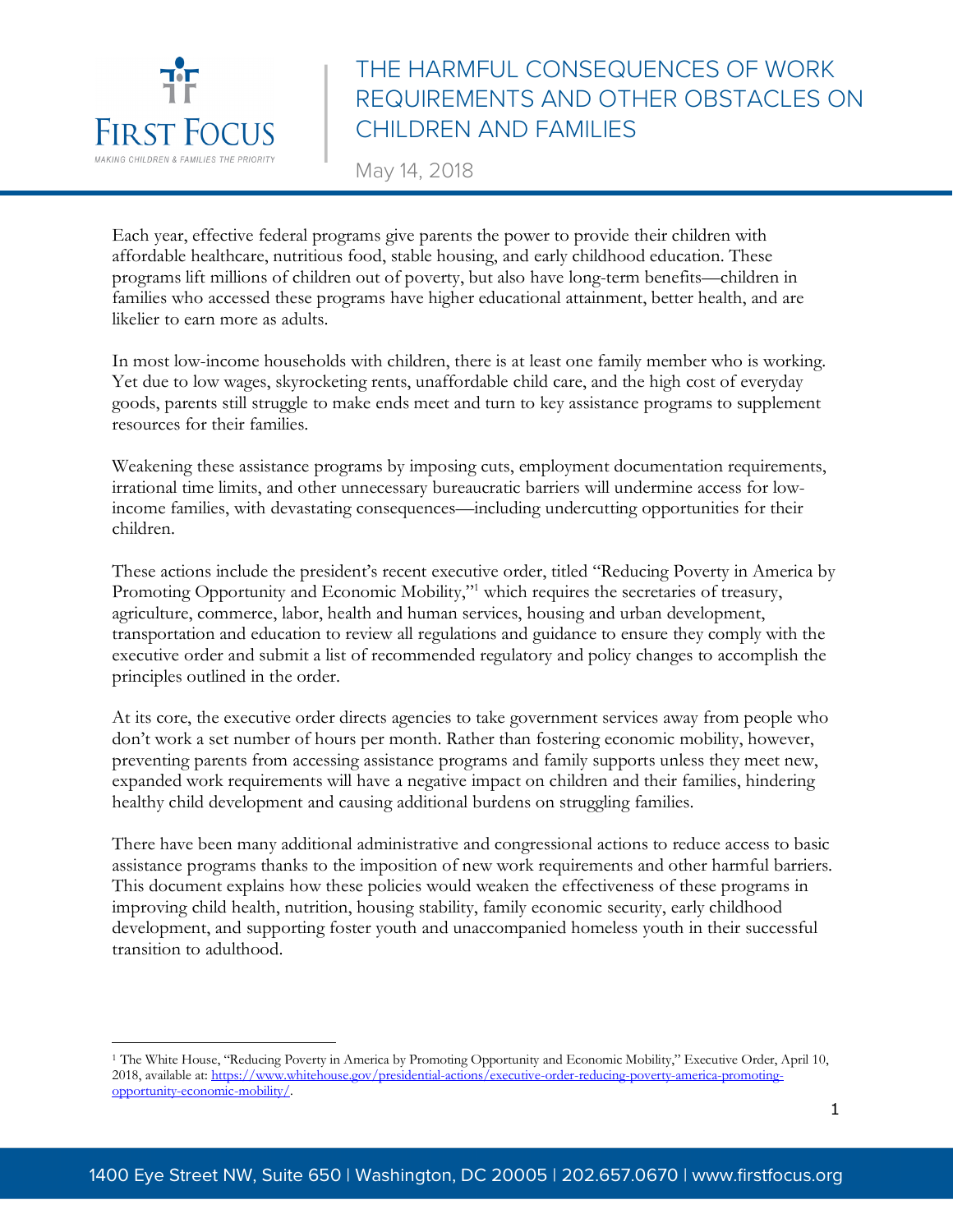

May 14, 2018

#### CHILD HEALTH

Medicaid is health care. <sup>2</sup> Along with the Children's Health Insurance Program (CHIP), it covers about 75 million, or 1 in 5 people (children, pregnant women, and adults) in the United States. Approximately half, or more than 35 million of these recipients, are children.<sup>3</sup> Work requirements imposed as a condition of receiving Medicaid is a cut to health care and health coverage for vulnerable children, pregnant women, and families. There is a legal argument that such requirements stand contrary to the intent of the Medicaid program; this policy is currently being challenged in federal court.4

The Centers for Medicare and Medicaid (CMS) encouraged states to add work requirements to their Medicaid programs in a guidance letter<sup>5</sup> to state Medicaid directors, issued January 11, 2018. As of this paper: 4 states applying for 1115 work requirement waivers have been approved (KY, IN, AR, NH), 7 states have 1115 work requirement waiver applications pending (AZ, KS, ME, MS, NC, UT, WI); and 9 states have 1115 work requirement waivers under consideration (AL, IA, LA, MO, OH, OK, SC, SD, VA).<sup>5</sup>

On May 7, New Hampshire became the fourth state, following Indiana, Kentucky, and Arkansas to receive U.S. Department of Health and Human Services (HHS) approval for its work requirement waiver. New Hampshire joins: Kentucky, where the uninsured rate fell from 16.3% to 7.2% following its Medicaid expansion (one of the largest reductions in the country); Indiana, where it is estimated that 130,000 of nearly 440,000 Medicaid recipients will be subject to the new requirements and an additional 33,000 will lose coverage; and Arkansas, which anticipates a loss of 60,000 Medicaid recipients according to state estimates. A new analysis<sup>6</sup> estimates that work requirement waivers could take health care away from 1.7 million Medicaid recipients in 10 states – *about half* of the recipients in those states.

The negative impacts upon children and parents in low-income families, children with disabilities, children of parents with disabilities, behavioral health, or substance use needs, will be enormous.<sup>7</sup> These waivers are being approved when children's uninsured rate, due to expansions under the ACA

- <sup>4</sup> Luthi, Susan, "Medicaid work requirements violate program's intent," Modern Healthcare, April 9, 2018, available at:
- http://www.modernhealthcare.com/article/20180409/NEWS/180409918.<br><sup>5</sup> The Commonwealth Fund, "Status of Medicaid Expansion and Work Requirement Waivers, updated May 8, 2018, available at: http://www.commonwealthfund.org/interactives-and-data/maps-and-data/medicaid-expansion-map

 $\overline{a}$ <sup>2</sup> Centers for Medicare and Medicaid, "Medicaid," Medicaid.gov, available at: https://www.medicaid.gov/medicaid/index.html.<br><sup>3</sup> Kaiser Family Foundation, "Monthly Child Enrollment in Medicaid and CHIP," State Health Facts https://www.kff.org/medicaid/state-indicator/total-medicaid-and-chip-child-<br>enrollment/?currentTimeframe=0&sortModel=%7B%22coIId%22:%22Location%22.%22sort%22:%22asc%22%7D.

<sup>6</sup> PricewaterhouseCoopers LLP, "Medicaid work requirements could affect millions of beneficiaries and billions in spending," Health Research Institute, April 2018, https://www.pwc.com/us/en/health-industries/health-research-institute/publications/pdf/pwc-health-research-institute-medicaid-1115-waivers-insight.pdf.

<sup>&</sup>lt;sup>7</sup> Center on Budget and Policy Priorities, "How Medicaid Work Requirements Will Harm Children," https://www.cbpp.org/sites/default/files/atoms/files/4-4-18health.pdf.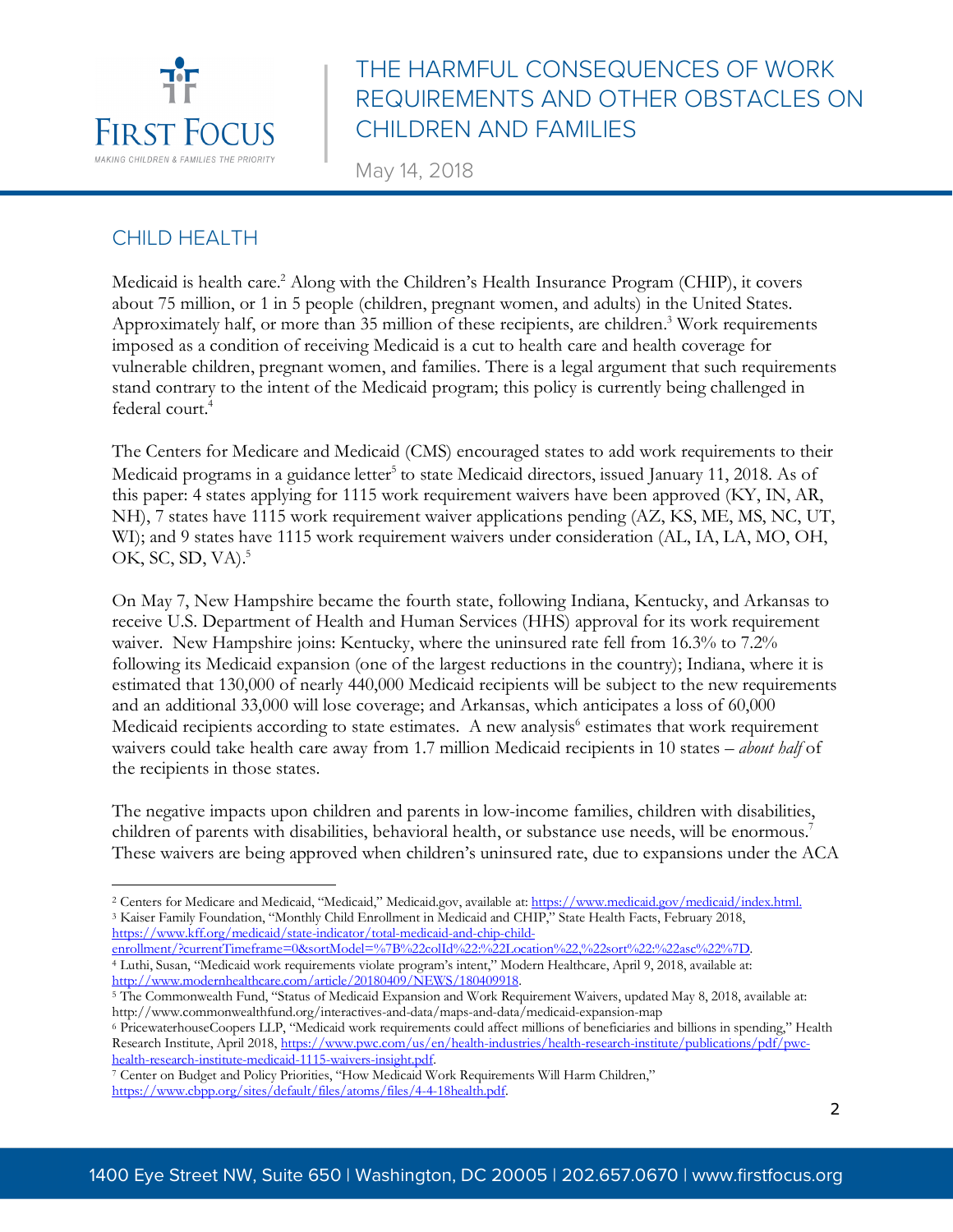

May 14, 2018

and CHIP, has been driven to an all-time low of 4.5 percent.<sup>8</sup> Children's health coverage has conclusively been shown demonstrated to increase when their parents' coverage does.<sup>9</sup> Moreover, the ramifications of losing critical health care extend not only to health, but also mental health, employment, housing, and many other life factors for children and families.

Despite purported protections for certain vulnerable groups, these waivers will have a disastrous effect on people's ability to get and remain covered under Medicaid, due to bureaucratic and programmatic hurdles that are immense, poorly understood, and have not worked in other programs like Temporary Assistance for Needy Families (TANF). Documentation and paperwork requirements have been repeatedly shown to reduce enrollment in Medicaid.10 Barriers for parents and pregnant women will directly affect their children. Parent with serious mental illness, disabilities, or physical impairments may face particular challenges in meeting these new documentation and paperwork requirements.

These changes to long-standing Medicaid intent and policy will remove fundamental health care from Medicaid recipients, including parents, pregnant women, and children. That means eligible people, including parents and children, will lose their health care and get sick or sicker, endanger public health, and return to emergency rooms, all of which were among the most significant and highly expensive problems addressed with the Affordable Care Act and its Medicaid expansion, currently in effect in 32 states and the District of Columbia. The effect of work requirements in non-expansion states would be even more severe. Additional factors in waivers, such as lock-out periods, coverage "lockouts" for failure to pay premiums or comply with additional reporting requirements; additional premiums or co-payments; time limits; elimination of retroactive coverage; and other barriers will make it more difficult for children and families to access critical health care and coverage.

It is critical to understand that Medicaid is health care for vulnerable children and families, pregnant women, and children and adults with disabilities. Adding punitive work requirements and administrative burdens that will only increase costs and remove people from Medicaid for any number of reasons will not accomplish the stated goals of these policies. It will, however, decrease the number of low-income and working family children who have access to health care – and at a time when we have exponentially increased the number of children who are covered. It is a very negative policy for children, and runs contrary to successful policy efforts to expand children's health care coverage for more than 20 years.

 $\overline{a}$ <sup>8</sup> Alker, Joan and Pham, Olivia, "Nation's Uninsured Rate for Children Drops to Another Historic Low in 2016," Georgetown Center for Children and Families, September 2017, available at: https://ccf.georgetown.edu/wp-content/uploads/2017/09/Uninsured-rate-<br>for-kids-10-17.pdf.

<sup>&</sup>lt;sup>9</sup> Georgetown Center for Children and Families, "Health Coverage for Parents and Caregivers Helps Children," March 2017, https://ccf.georgetown.edu/wp-content/uploads/2017/03/Covering-Parents-v2.pdf.

<sup>10</sup> Margot Sanger-Katz, "Hate Paperwork? Medicaid Recipients Will Be Drowning In It," *New York Times,* January 18, 2018, https://www.nytimes.com/2018/01/18/upshot/medicaid-enrollment-obstacles-kentucky-work-requirement.html.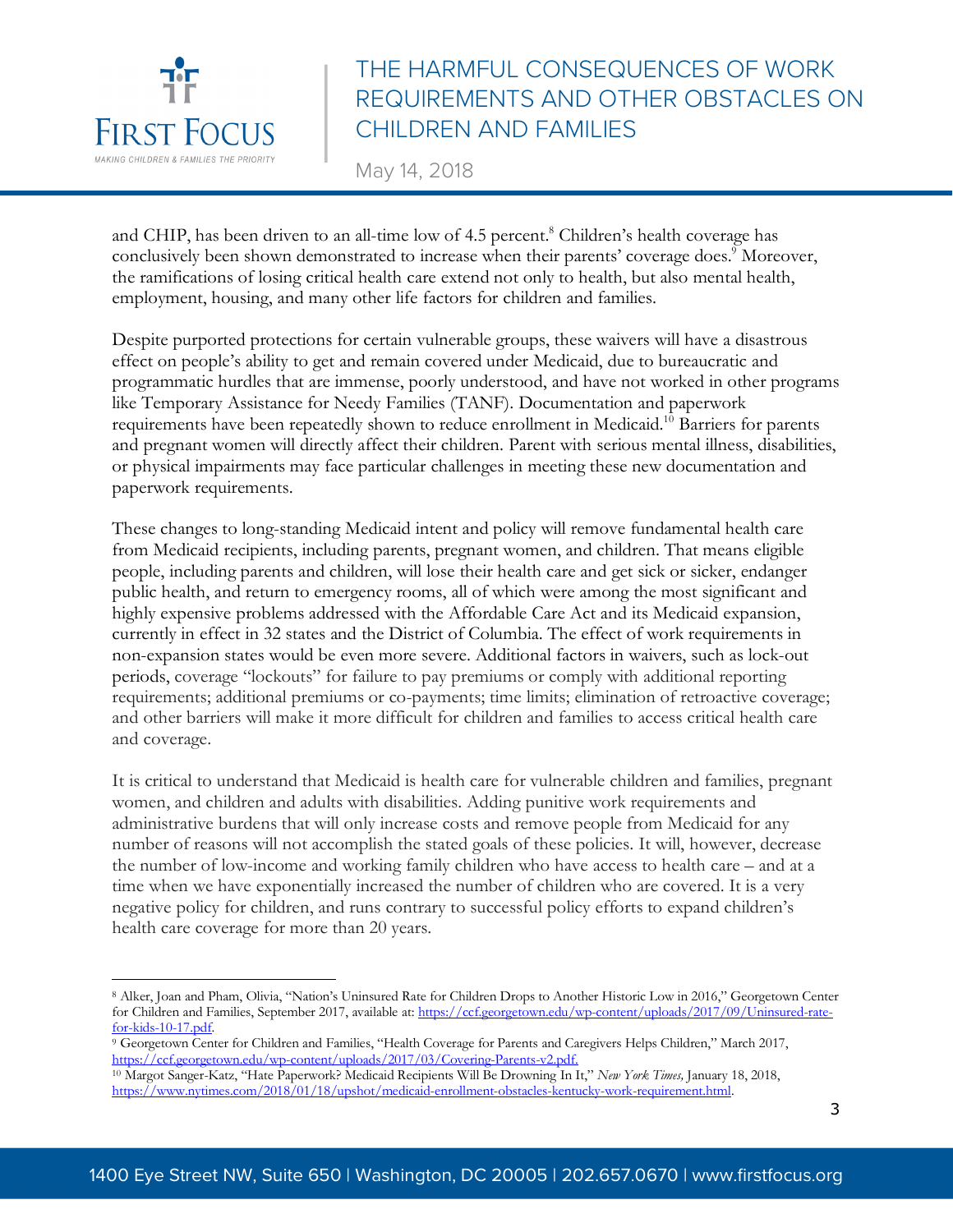

 $\overline{\phantom{a}}$ 

# THE HARMFUL CONSEQUENCES OF WORK REQUIREMENTS AND OTHER OBSTACLES ON CHILDREN AND FAMILIES

May 14, 2018

#### CHILD FOOD SECURITY AND NUTRITION

As the nation's largest federal food assistance program, the Supplemental Nutrition Assistance Program (SNAP) is the first line of defense against hunger and food insecurity for poor and lowincome children. Over 19 million children rely on SNAP for access to consistent, healthy meals representing nearly half of the program's participants.<sup>11</sup> In 2016, SNAP lifted 1.5 million children out of poverty,<sup>12</sup> and countless studies show that SNAP participation improves food security, health, educational, and long-term economic outcomes for children. <sup>13</sup> However, in spite of its proven effectiveness, SNAP is under threat from administrative and legislative proposals that will threaten the ability of poor and low-income families with children to put food on the table.

The US Department of Agriculture Food and Nutrition Service is considering changes to existing SNAP time limit rules for Able Bodied Adults Without Dependents (ABAWDs), likely to make them even harsher for individuals struggling to find adequate employment. However, strengthening SNAP's rules for ABAWDs would also unduly harm children in poverty. These children often depend on pooled resources (including SNAP benefits) from extended family members who do not claim them as dependents. Administrative changes that make ABAWD time limits stricter would also harm youth aging out of foster care and unaccompanied, homeless youth and young adults who are over the age of 18, who already experience high rates of unemployment and poverty and face barriers in accessing public assistance programs. 14

The Agriculture and Nutrition Act of 2018 (H.R. 2, the House Farm Bill) goes even further to cut SNAP benefits for families with children. H.R. 2 takes food assistance away from people who do not meet new, expanded work requirements, even if they are older individuals or adults caring for school-aged children. It also seeks to limit states from waiving work requirements, adds burdensome documentation requirements, and requires states to divert spending on SNAP benefits in order to implement costly training and employment programs, as well as eliminating several options by which states can streamline the SNAP eligibility process for poor and low-income families. Under these policy proposals, countless children and youth who rely on SNAP would have less to eat.

https://obamawhitehouse.archives.gov/sites/obamawhitehouse.archives.gov/files/documents/SNAP\_report\_final\_nonembargo.pdf <sup>14</sup> Martin, Megan, Houshyar, Shadi Houshyar, Citrin, Alexandra, Neeley-Bertrand, DeQuendre and Wedderburn, Raquan, *Supporting Youth Aging Out of Foster Care through SNAP*, The Center for the Study of Social Policy, 2014, available at: https://www.cssp.org/policy/2016/supporting-youth-aging-out-of-foster-care-through-SNAP.pdf

<sup>11</sup> Lauffer, Sarah and Genser, Jenny, "Characteristics of Supplemental Nutrition Assistance Program Households: Fiscal Year 2016," U.S. Department of Agriculture, Food and Nutrition Service, Office of Policy Support, Alexandria, VA, January 2017, available https://www.fns.usda.gov/snap/characteristics-supplemental-nutrition-assistance-program-households-fiscal-year-2016 <sup>12</sup> Fox, Liana, The Supplemental Poverty Measure: 2016, US Census Current Population Reports, September 2017, available https://www.census.gov/content/dam/Census/library/publications/2017/demo/p60-261.pdf

<sup>13</sup> Furman, Jason, Munoz, Cecilia and Black, Sandra, *Long Term Benefits of the Supplemental Nutrition Assistance Program*, White House Council of Economic Advisors, December 2015, available at: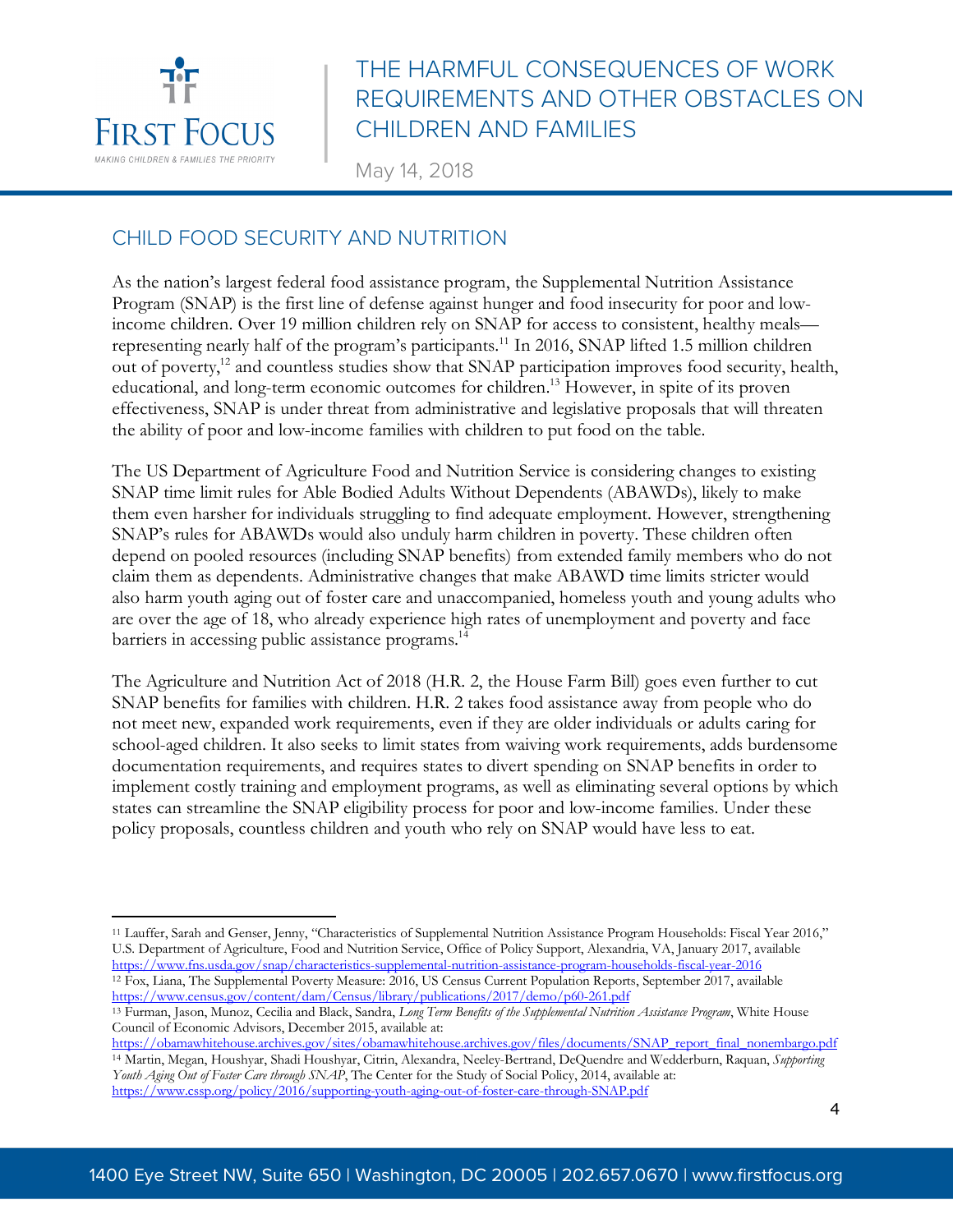

May 14, 2018

The Congressional Budget Office estimates that by 2028, 744,000 adults caring for school-aged children would see their household SNAP benefit decrease by an average \$1,800,<sup>15</sup> making it even harder to afford enough food for the whole family. Meanwhile, under H.R.2's stricter eligibility provisions, some 400,000 households would lose access to SNAP—and as a result, 265,000 children would lose their direct certification for free school meals.<sup>16</sup> Youth aging out of foster care and unaccompanied, homeless youth and young adults who are over the age of 18 would also suffer under stricter work requirements.

Taking food off the table is no way to help families achieve economic mobility. Instead, lawmakers should pursue the wide variety of available policies that would strengthen and protect SNAP so that it better meets the needs of families who don't have enough to eat.<sup>17</sup> This includes increasing SNAP benefits to better reflect modern food costs, making it easier for families to gain SNAP eligibility by limiting burdensome administrative requirements, investing in nutrition education for SNAP participants, and ensuring vulnerable youth and young adults have access to food assistance.

#### CHILD HOUSING STABILITY

 $\overline{a}$ 

Affordable housing remains one of the main barriers to economic stability for many families. Onethird of U.S. children live in households with a high housing cost burden,<sup>18</sup> defined as spending more than 30 percent of the household's monthly income on housing. Housing vouchers have been proven to provide long-term benefits for children, including an increase in their earnings as adults. 19 Yet access to vouchers and other forms of housing assistance remains extremely limited—only one in four families who are eligible for rent assistance in the United States receive it.

Proposals from the U.S. Department of Housing and Urban Development<sup>20</sup> and Congress<sup>21</sup> would further limit access to housing assistance for millions of low-income families with children through allowing public housing authorities to increase rent for tenants, sometimes as much as tripling rent,

<sup>18</sup> Annie E. Casey Foundation, "Children Living in Households with a High Housing Cost Burden, KIDS COUNT Data Book, available at: https://datacenter.kidscount.org/data/tables/7244-children-living-in-households-withahigh-housing-costburden?loc=1&loct=1&loc=1&loct=1#detailed/1/any/false/573,869,36,868,867/any/14287.

<sup>15</sup> The Congressional Budget Office, "Cost Estimate for H.R. 2 as ordered," May 2, 2018, available https://www.cbo.gov/system/files/115th-congress-2017-2018/costestimate/hr2\_1.pdf

<sup>&</sup>lt;sup>16</sup> Ibid.<br><sup>17</sup> Merker, Rachel, Fact Sheet: *Strengthening and Protecting SNAP*, First Focus Campaign for Children, September 2017, available at: https://firstfocus.org/wp-content/uploads/2017/10/Strengthening-SNAP-Fact-Sheet-FINAL.pdf

<sup>19</sup> Andersson, Fredrik, Haltiwanger, John C., Kutzbach, Mark J., Palloni, Giordano E., Pollakowski, Henry O., Weinberg, Daniel H., *Childhood Housing and Adult Earnings: A Between-Siblings Analysis of Housing Vouchers and Public Housing*, Working Paper, National Bureau of Economic Research, October 2016, available at: http://www.nber.org/papers/w22721.pdf.

<sup>20</sup> U.S. Department of Housing and Urban Development, "Secretary Carson Proposes Rent Reform," Press Release, April 25, 2018, available at: https://www.hud.gov/press/press\_releases\_media\_advisories/HUD\_No\_18\_033.

<sup>21</sup> Congressman Dennis Ross, "Promoting Resident Opportunity through Rent Reform Act," Discussion Draft, 115th Congress (2017-2018), available at: https://financialservices.house.gov/uploadedfiles/bills-115\_rossfl022\_pih.pdf.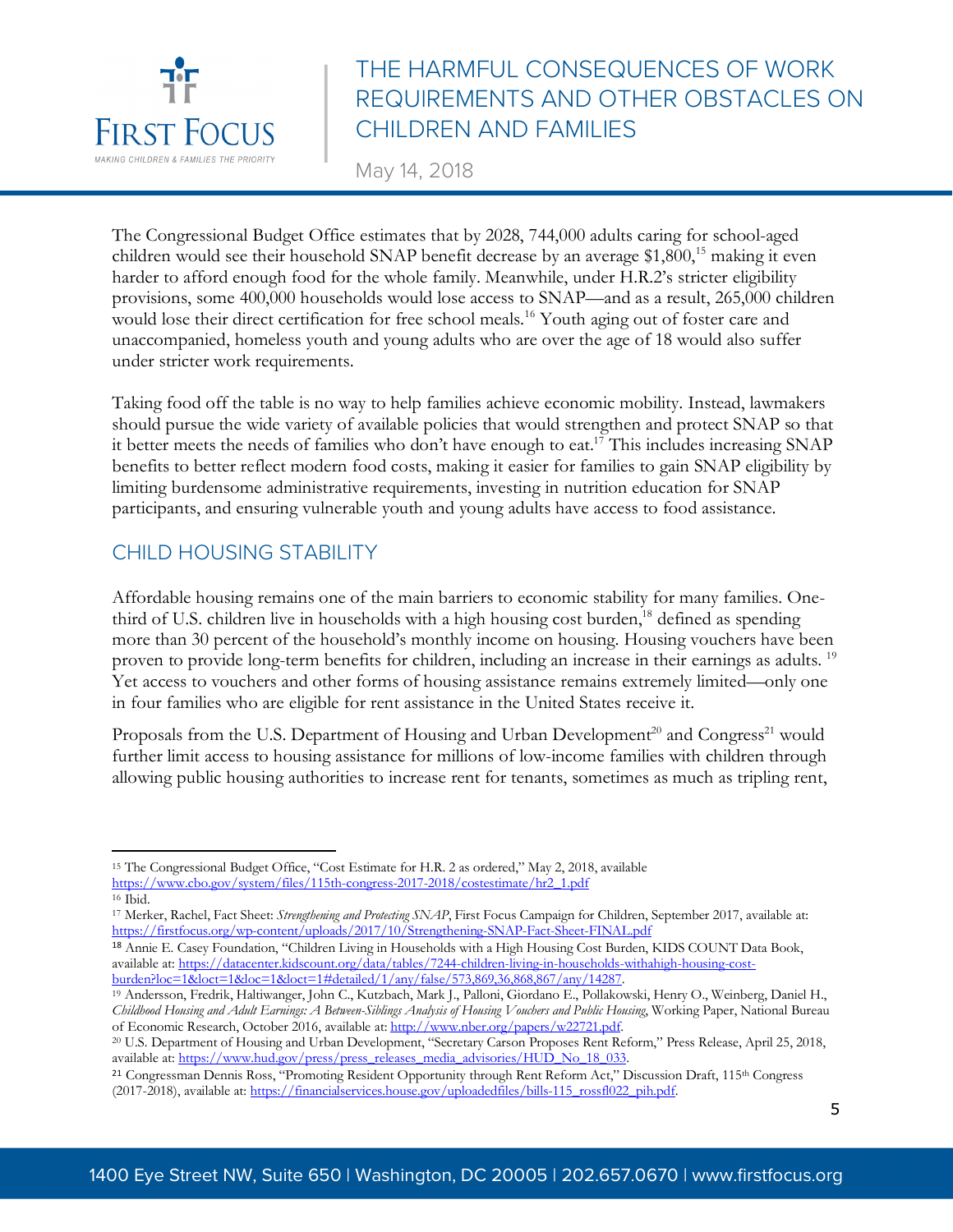

May 14, 2018

remove deductions from income calculations for medical expenses and child care costs, and impose work requirements.

Housing instability, which includes situations such as being behind on rent and making multiple moves, is associated with an increased risk of poor child health,<sup>22</sup> including hospitalizations and of maternal depression. Sustained housing instability can lead to homelessness, causing trauma with severe negative implications for children's healthy development.

Most households receiving housing assistance have at least one family member that is working, and if not, the household is already subject to existing work requirements.<sup>23</sup> Therefore, rather than promoting economic security, imposing work requirements for housing assistance instead just adds another layer of bureaucracy by requiring families to now document their existing employment.

Since most low-income, hourly workers have no control over their schedules or the number of shifts they are assigned, documenting steady employment would pose a major barrier for many families in maintaining housing assistance. While elderly individuals and people with disabilities are exempted from the work requirements, there is no similar exemption for families with children.

Increased rents and the elimination of a deduction for child care costs would also cause housing to be unaffordable for many and lead to an increase in child, youth, and family homelessness. The Center on Budget and Policy Priorities estimates that increasing the minimum rent for households would put a million children at risk of homelessness.<sup>24</sup> Child and youth homelessness is already skyrocketing, with 1.3 million students identified as homeless<sup>25</sup> by the U.S. Department of Education.

In order to actually help families achieve economic security, we should make investments in affordable housing, child care, transportation, higher education, and job training. When it comes to increasing access to stable housing, we need to increase rental assistance, expand access to civil legal services<sup>26</sup> for families facing evictions and other housing disputes and build upon programs that pair housing with wraparound services. This includes increasing and building upon partnerships between

 <sup>22</sup> Sandel, Megan, Sheward, Richard, Ettinger de Cuba, Stephanie, Coleman, Sharon M., Frank, Deborah A., Chilton, Mariana, Black, Maureen, Heeren, Timothy, Pasquariello, Justin, Casey, Patrick, Ochoa, Eduardo, Cutts, Diana, *Unstable Housing and Caregiver and Child Health in Renter Families*, Pediatrics, January 2018, available:

http://pediatrics.aappublications.org/content/early/2018/01/18/peds.2017-2199 <sup>23</sup> Center on Budget and Policy Priorities, Fact Sheet: Federal Rental Assistance, United States, March 30, 2017, available at: https://www.cbpp.org/sites/default/files/atoms/files/4-13-11hous-US.pdf.

<sup>24</sup> Mazzara, Alicia, "Trump Plan to Raise Minimum Rents Would Put Nearly a Million Children at Risk of Homelessness," The Center on Budget and Policy Priorities, April 27, 2018, available at: https://www.cbpp.org/blog/trump-plan-to-raise-minimum-rents-wouldput-nearly-a-million-children-at-risk-of-homelessness-0.

<sup>25</sup> National Center for Homeless Education, University of North Carolina at Greenboro, *Federal Data Summary: School Years 2013-14 to 2015-16*, December 2017, available at: https://nche.ed.gov/downloads/data-comp-1314-1516.pdf

<sup>26</sup> Baldari, Cara and Torres, Kristen, Fact Sheet: Equal Opportunity for Residential Representation Act of 2017, First Focus Campaign for Children, July 2017, available at: https://campaignforchildren.org/resources/fact-sheet/equal-opportunity-for-residentialrepresentation-act-of-2017-h-r-1146/.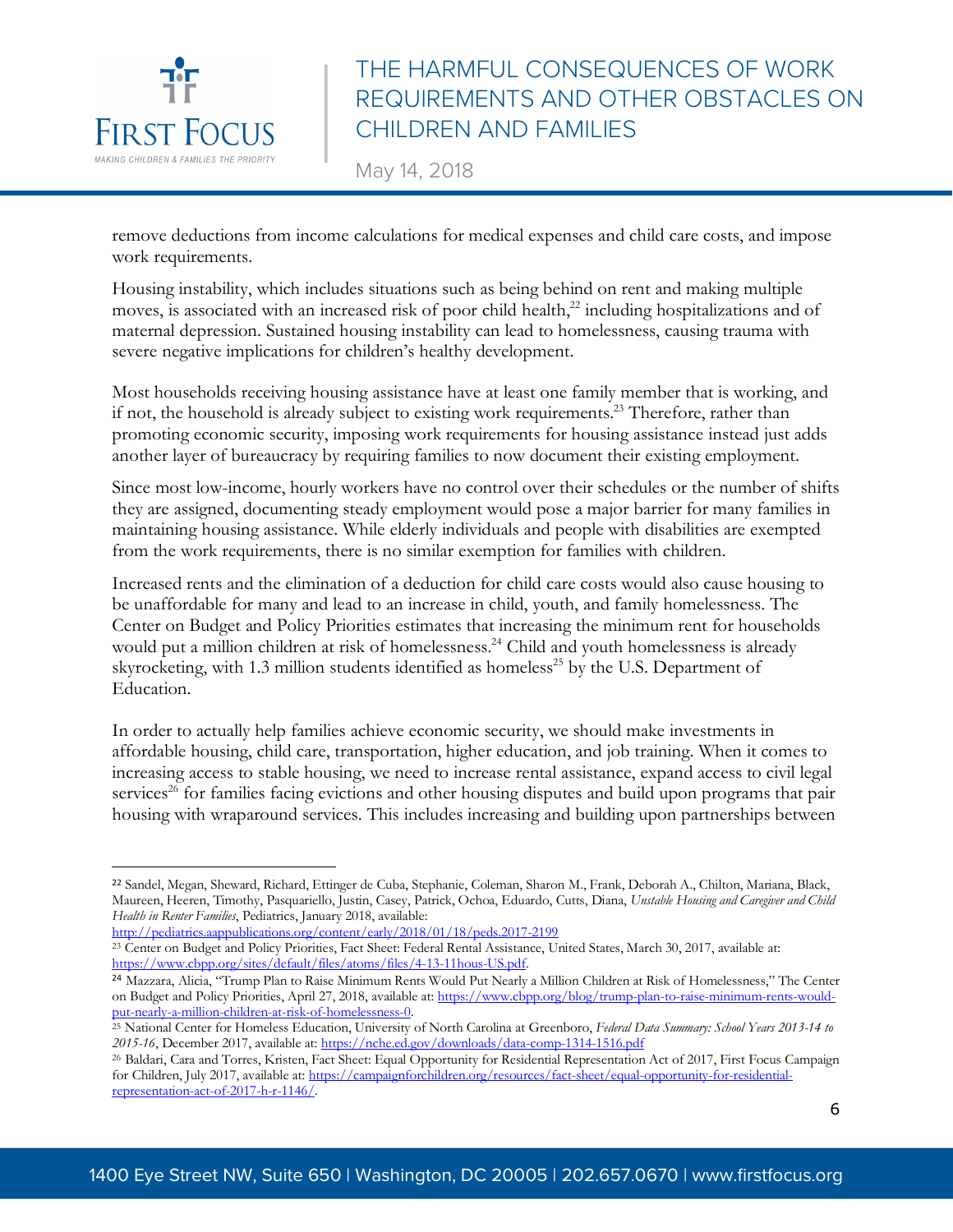

May 14, 2018

public housing authorities and public school systems designed to improve the educational outcomes of children living in subsidized housing. <sup>27</sup>

#### EARLY CHILDHOOD DEVELOPMENT

Science tells us that, in many ways, the future success of our children is determined in the early years when their brains are rapidly developing. In fact, a child's brain undergoes enormous growth from birth to age 3, producing 700 neural connections every second. These scientific realities have paved the way for increased investments in early supports for at-risk families, such as home visiting, highquality child care, preschool, Head Start and other early childhood programs that can have a lasting positive impact on the early health, development and well-being of children.

Imposing work requirements on parents of the following programs will not promote economic mobility, it will hinder the very programs that help children succeed and help families climb the economic ladder out of poverty:

**The Federal Home Visiting Program:** States and tribes are awarded grants to implement primarily evidence-based home visiting programs that work directly with pregnant women and their family members to help them access health care, referrals to necessary services, and provide them with tools to nurture the early development of their babies and toddlers. In addition to producing important early childhood benefits, such as improved birth outcomes and early childhood health and development, home visiting reduces poverty in two important ways:<sup>28</sup> (1) It promotes parental economic self-sufficiency by building parents' knowledge, skills and motivation regarding employment opportunities; and (2) It links families to community services such as adult education and job training. Imposing work requirements, as a condition to receiving home visiting services, is likely to cause many parents, who are pregnant or young mothers with infants and toddlers, to lose the home visiting services that promote their future economic success, and which set their children up for future success in school and life. For these reasons, we oppose the imposition of work requirements on home visiting programs.

**Head Start:** For over 50 years, Head Start has provided two-generational supports for young children and their parents with comprehensive services that promote improved health, educational attainment, school readiness and employment opportunities. Long-term benefits of Head Start include improved childhood language and literacy skills and social-emotional development leading to a higher likelihood of Head Start children graduating from high school and a decreased likelihood of

 $\overline{a}$ <sup>27</sup> Schoolhouse Connection, "School-Housing Partnership Legislation Introduced," October 13, 2017, available at:<br>https://www.schoolhouseconnection.org/school-housing-partnership-legislation-introduced/.

<sup>&</sup>lt;sup>28</sup> Minkovitz, Cynthia S., O'Neill, Kay M.G., Duggan, Anne K., Home Visiting: A Service Strategy to Reduce Poverty and Mitigate Its *Consequences*, Academic Pedatrics, Volume 16, Number 3S, April 2016, available at: http://www.hvresearch.org/wpcontent/uploads/2018/01/PIIS1876285916000218.pdf.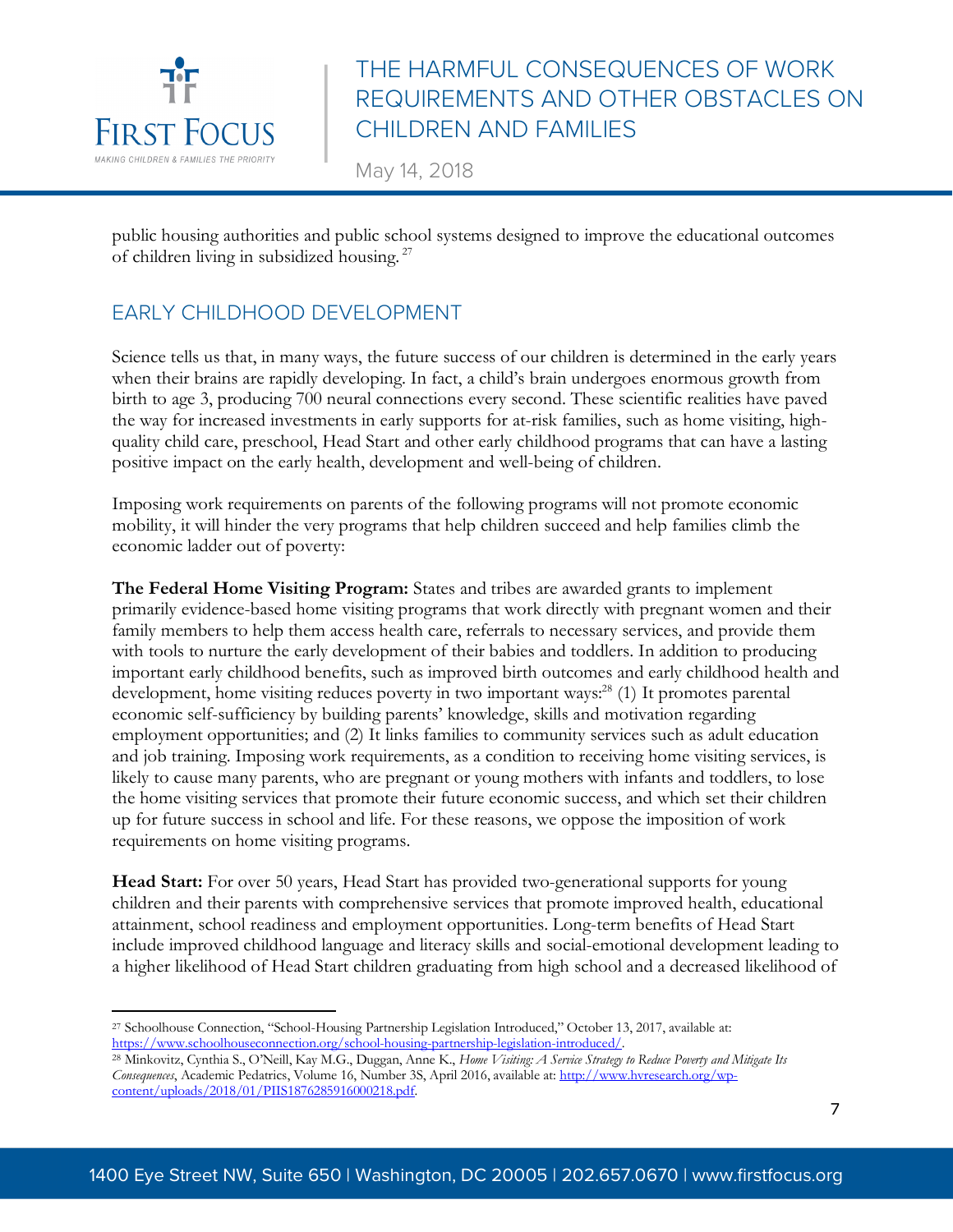

 $\overline{a}$ 

# THE HARMFUL CONSEQUENCES OF WORK REQUIREMENTS AND OTHER OBSTACLES ON CHILDREN AND FAMILIES

May 14, 2018

dropping out of school and being unemployed.<sup>29</sup> Because Head Start leads to greater economic mobility, it would be illogical to impose a work requirement on families enrolled in Head Start.

**Preschool:** Like home visiting and Head Start, preschool has been found to be a game-changer for all parents and children, but particularly for children living in lower-income families. High quality preschool promotes early cognitive abilities, social and emotional development, executive functioning, and school readiness.<sup>30</sup> And, like home visiting and Head Start, imposing work requirements would jeopardize children's ability to participate in preschool programs that actually promote childhood well-being and the ability of parents to work.

We urge agencies under the purview of the executive order to reject across-the-board work requirements and promote two-generational supports for parents and children that lead to greater and more meaningful participation in the workforce for both parents and their children.

#### STABILITY FOR YOUTH AGING OUT OF FOSTER CARE AND UNCACCOMPANIED HOMELESS YOUTH

The transition to adulthood is difficult for young people, but even more so for youth aging out of the foster care system and unaccompanied homeless youth who have little to no support systems in place to help them navigate higher education, housing and employment.<sup>31</sup>

Youth in foster care and unaccompanied homeless youth disproportionately experience significant barriers to obtaining a high school diploma, entering college, obtaining a driver's license, accessing health insurance, maintaining housing stability, and obtaining steady employment.

Surveys have found high rates of homelessness and hunger among college students, especially among community college students,<sup>32</sup> and a disproportionate number of these students were former foster youth. Recognizing these barriers, 25 states have extended foster care through the age of 21<sup>33</sup>

<sup>29</sup> Bitler, Marianne, Hoynes, Hilary, Domina, Thurston, *Head Start Programs Have Significant Benefits for Children at the Bottom of the Skill Distribution*, Policy Brief, Volume 6, Number 1, Center for Poverty Research, University of California, Davis, available at: https://poverty.ucdavis.edu/policy-brief/head-start-programs-have-significant-benefits-children-bottom-skill-distribution. <sup>30</sup> Sanchez, Claudio, "Pre-K: Decades Worth of Studies, One Strong Message, National Public Radio," March 3, 2017, https://www.npr.org/sections/ed/2017/05/03/524907739/pre-k-decades-worth-of-studies-one-strong-message.

<sup>&</sup>lt;sup>31</sup> Child Welfare Information Gateway, "Helping youth transition to adulthood: Guidance for foster parents." Washington, DC: U.S. Department of Health and Human Services, Administration for Children and Families, Children's Bureau, 2013, available at: https://www.childwelfare.gov/pubPDFs/youth\_transition.pdf

<sup>32</sup> Goldrick-Rab, Sara, Richardson, Jed, Schneider, Joel, Hernandez, Anthony, and Cady, Clare, "Still Hungry and Homeless in College," Wisconsin HOPE Lab, April 2018, available at: , Murphy, Katy, "1 in 5 University of California students struggle with hunger, survey finds," The Mercury News, August 11, 2016, available at: https://www.mercurynews.com/2016/07/11/1-in-5-<br>university-of-california-students-struggles-with-hunger-study-finds/

<sup>&</sup>lt;sup>33</sup> Child Welfare Information Gateway, "Extension of Foster Care Beyond Age 18," Washington, DC: U.S. Department of Health and Human Services, Administration for Children and Families, Children's Bureau February 2017, available at: https://www.childwelfare.gov/topics/systemwide/laws-policies/statutes/extensionfc/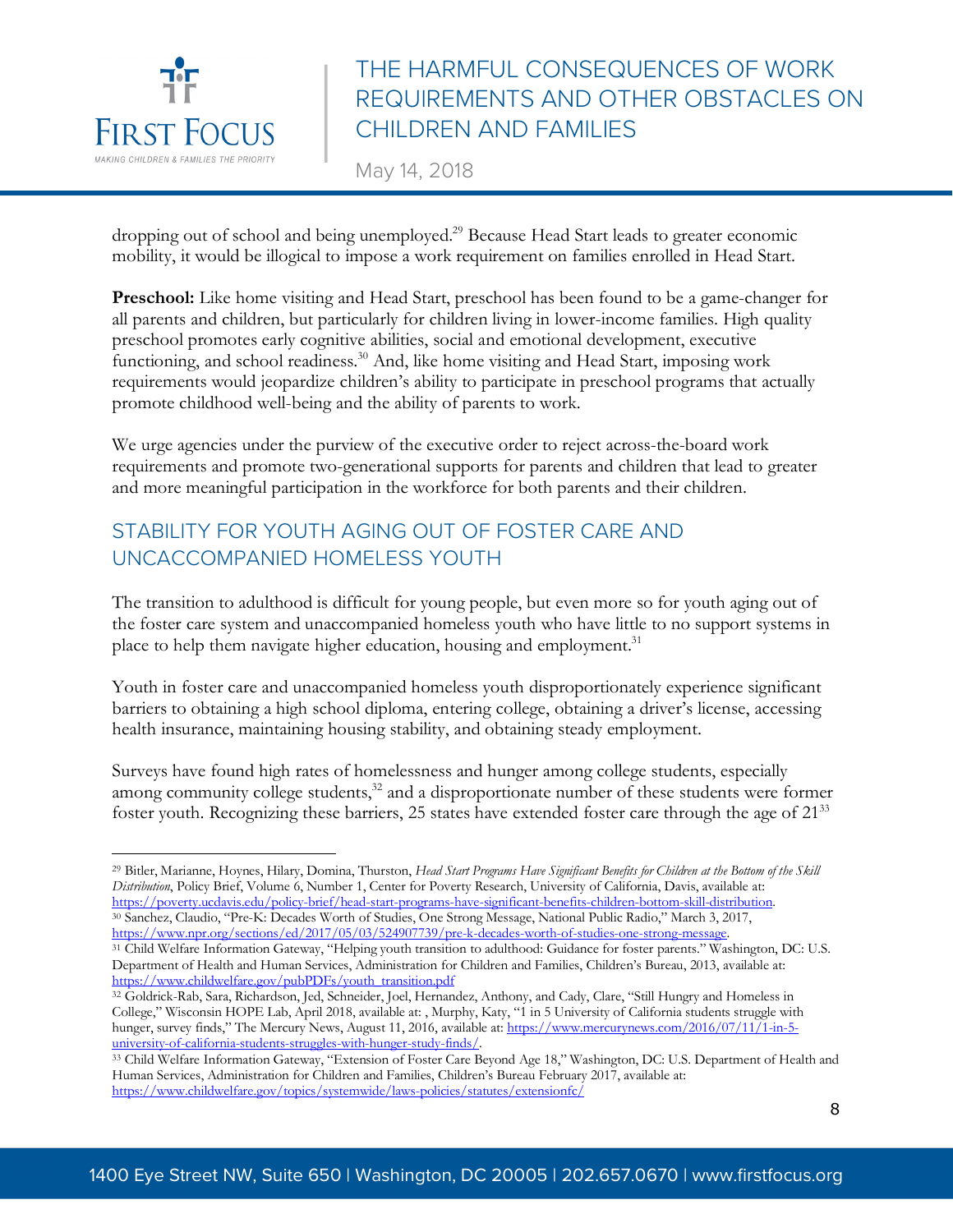

May 14, 2018

and other states have extended services to provide support systems for these young people as they age out of care. In addition, colleges have created resources and programs to connect homeless college students to housing, nutrition assistance, and academic support, but more needs to be done.34

Medicaid and SNAP help youth obtain critical health care and nutritional supports and access to these and other programs allows foster youth, former foster youth and unaccompanied homeless youth to continue their education and sets them on a path to self-sufficiency and economic mobility.

In 2014, the ACA extended Medicaid eligibility for youth formerly in the foster care system up to the age of 26. This extension was created in parity of coverage for former foster youth and nonfoster youth who are eligible to stay on their parent's insurance until the age of 26. Unaccompanied homeless youth have also been able to enroll in healthcare, including Medicaid, under the ACA. Access to health coverage is vital to young people who have experienced trauma due to abuse and neglect. Due to their experiences, youth in care often have significant physical and mental health care needs.<sup>35</sup>

The recent proposal to set mandatory work requirements for childless adults will disproportionately affect foster youth, former foster youth and unaccompanied homeless youth. Students enrolled fulltime in higher education classes will be particularly burdened with the responsibility of prioritizing their health over their studies. Imposing work requirements on the ability of foster youth and unaccompanied homeless youth to continue to receive healthcare undermines their ability to complete high school, attend college as well as secure housing and other basic necessities that set them up to succeed in the workforce. Such a requirement would undermine the stated purpose behind the executive order.

Similarly, SNAP plays a significant role in the health and well-being of youth aging out of care and unaccompanied homeless youth with no support systems. Former foster youth often experience poor nutrition and food insecurity, and SNAP benefits help to address this problem and increase the likelihood of healthy adult outcomes.<sup>36</sup> Expanding and increasing the work requirements to receive

 $\overline{a}$ <sup>34</sup> Office of Senator Patty Murray, "Sen. Murray Introduces Legislation to Remove Barriers, Provide Support for Homeless and Foster Students in Higher Education," Press Release, September 12, 2017, available at:

https://www.murray.senate.gov/public/index.cfm/newsreleases?ContentRecord\_id=67FA49AE-D527-4CC5-A3CE-13C2FD05CE23; Office of Congressman Al Lawson, "College Student Hunger Act of 2017," Dear Colleague Letter, October 2, 2017, available at: https://campaignforchildren.org/wp-content/uploads/sites/2/2017/10/Dear-Collegge-College-Student-Hunger-Act\_Lawson\_201721.pdf.

<sup>35</sup> Simms, Mark D.; Halfon, Neal, *The health care needs of children in foster care: A research agenda*, Child Welfare: Journal of Policy, Practice, and Program, Vol 73(5), Sep-Oct 1994, 505-524; American Academy of Pediatrics, *Adverse Childhood Experiences and the Lifelong Consequences of Trauma*, 2014, available at: https://www.aap.org/en-us/Documents/ttb\_aces\_consequences.pdf. <sup>36</sup>Ibid at 13.